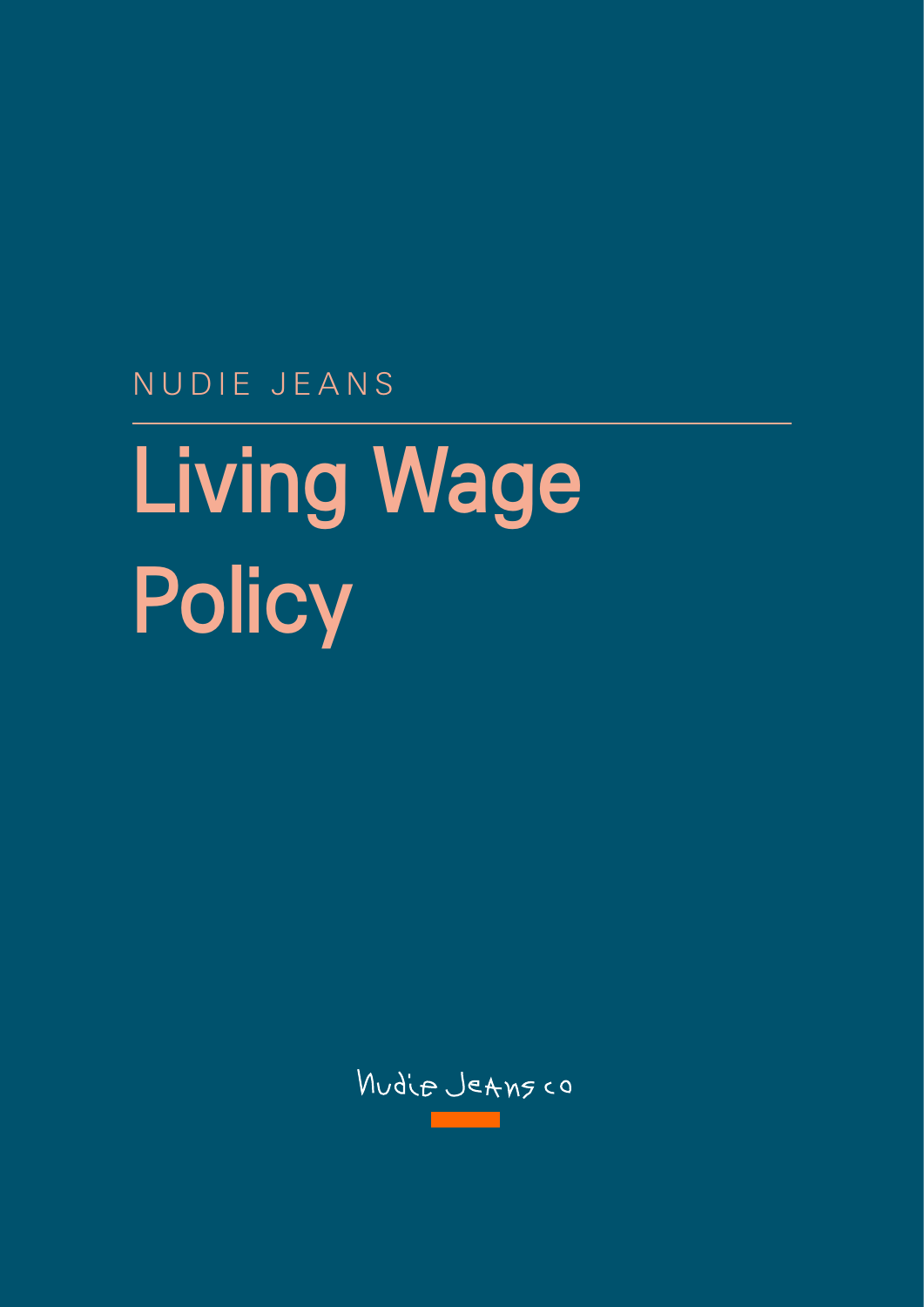## Nudie Jeans Human rights and anti slavery statement

## INTRODUCTION

Nudie Jeans endeavors to enable all of our suppliers to pay a living wage, but wages must at least meet the legal minimum wage in supplier countries where a minimum wage is set by the government, and must at least comply with the correct CBA wage level in supplier countries where the CBA is used instead of minimum wages.

Wages and benefits paid for a standard working week shall meet at least legal or industry minimum standards and always be sufficient to meet basic needs of workers and their families and to provide some discretionary income. (ILO Conventions 26 and 131). Deductions from wages for disciplinary measures shall not be permitted nor shall any deductions from wages not provided for by national law be permitted. Deductions shall never constitute an amount that will lead the employee to receive less than the minimum wage. Employees shall be adequately and clearly informed about the specifications of their wages including wage rates and pay period.

## COMMITTMENT

Wages are one of the most crucial aspects of supply chain compliance and are checked at all our audits in both high and low-risk countries. <sup>1</sup> Many of our suppliers have close contact with unions and wages are decided according to the Collective Bargaining agreement. We support the collective bargaining process, and will, where needed, provide support via trainings to form committees to increase the dialogue between employees and managers. We especially acknowledge the gender aspect of wages, and how wages are connected to women´s position in the factories and we strive to facilitate trainings and programs with a gender perspective. At suppliers with no union activity, we endeavor to look into a more detailed cost breakdown of our prices to ensure we are supporting a fair wage.

In the coming years, we will develop our current living wages project to include more of our suppliers. From our experience with working with living wages at our suppliers since 2013, we know that we need locally adapted implementation strategies and full cooperation from the supplier and employees to succeed.

• Map the wage levels at 100% of our main suppliers and their employees' need for a living wage.

<sup>1</sup> See definitions on www.fairwear.org